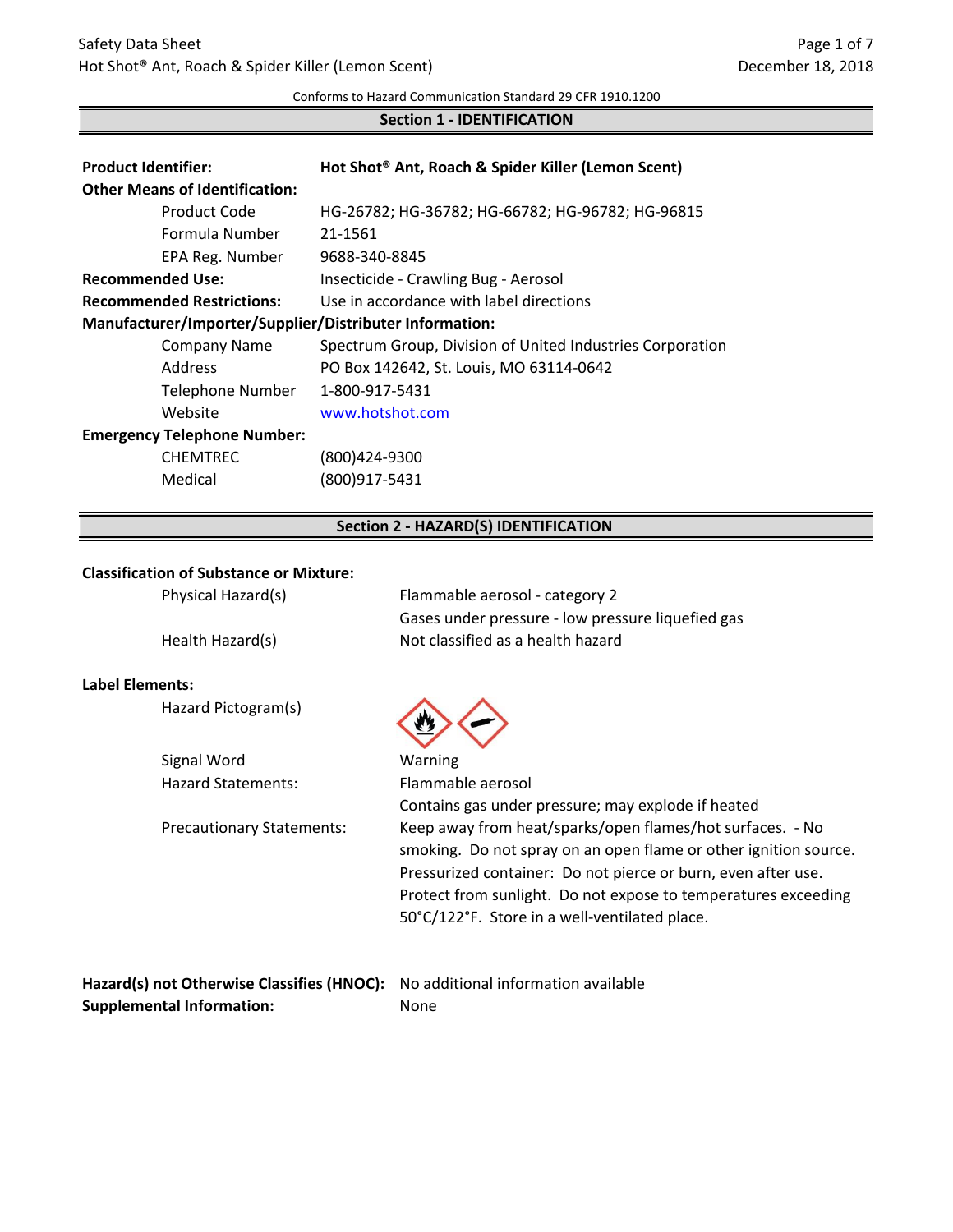## **Section 3 - COMPOSITION/INFORMATION ON INGREDIENTS**

| <b>Chemical Name</b>                     | <b>Synonyms</b>          | <b>CAS Number</b> | %      |
|------------------------------------------|--------------------------|-------------------|--------|
| Hydrotreated Light Petroleum Distillates | $\ln/a$                  | 64742-47-8        | 4.5    |
| Propane                                  | $\ln/a$                  | 74-98-6           | 2.9    |
| Isobutane                                | $\mathsf{In}/\mathsf{a}$ | $75 - 28 - 5$     | 1.6    |
| 1-butoxy-2-propanol                      | $\mathsf{In}/\mathsf{a}$ | 5131-66-8         | 1.5    |
| Imiprothrin                              | $\mathsf{In}/\mathsf{a}$ | 72963-72-5        | 0.075  |
| Lambda-Cyhalothrin                       | $\mathsf{In}/\mathsf{a}$ | 91465-08-6        | 0.025  |
| Light aromatic naptha                    | n/a                      | 64742-95-6        | 0.0243 |

In accordance with paragraph (d) of 1910.1200, the exact percentage (concentration) has been withheld as a trade secret. Other components are below reportable levels.

# **Section 4 - FIRST-AID MEASURES**

| Inhalation:                                                                                             | If breathing is difficult, remove victim to fresh air and keep at rest in a position<br>comfortable for breathing. Get medical advice/attention if you feel unwell.         |
|---------------------------------------------------------------------------------------------------------|-----------------------------------------------------------------------------------------------------------------------------------------------------------------------------|
| <b>Skin Contact:</b>                                                                                    | In case of contact, wash skin with plenty of water. If skin irritation or redness develops,<br>seek medical attention.                                                      |
| <b>Eye Contact:</b>                                                                                     | In case of contact, flush eyes with plenty of water. Remove contact lenses, if worn. If<br>irritation persists, get medical attention.                                      |
| Ingestion:                                                                                              | If swallowed, do NOT induce vomiting unless directed to do so by medical personnel.<br>Never give anything by mouth to an unconscious person. Get medical advice/attention. |
| <b>Most Important</b><br>Symptoms/Effects,<br><b>Acute and Delayed:</b>                                 | Symptoms of exposure may include, irritation of eyes and nose, cough and/or shortness of<br>breath.                                                                         |
| Indication of<br><b>Immediate Medical</b><br><b>Attention &amp; Special</b><br><b>Treatment Needed:</b> | Immediate medical attention should not be required.                                                                                                                         |

## **Section 5 - FIRE-FIGHTING MEASURES**

| <b>Suitable Extinguishing Media:</b>                                     | Treat for surrounding material.                                                                                    |
|--------------------------------------------------------------------------|--------------------------------------------------------------------------------------------------------------------|
| <b>Unsuitable Extinguishing Media:</b>                                   | None known.                                                                                                        |
| <b>Specific Hazards Arising from</b>                                     | Products of combustion may include, and are not limited to: oxides                                                 |
| the Chemical:                                                            | of carbon.                                                                                                         |
| <b>Special Protective Equipment</b><br>and Precautions for Firefighters: | Keep upwind of fire. Wear full fire fighting turn-out gear (full<br>Bunker gear) and respirator protection (SCBA). |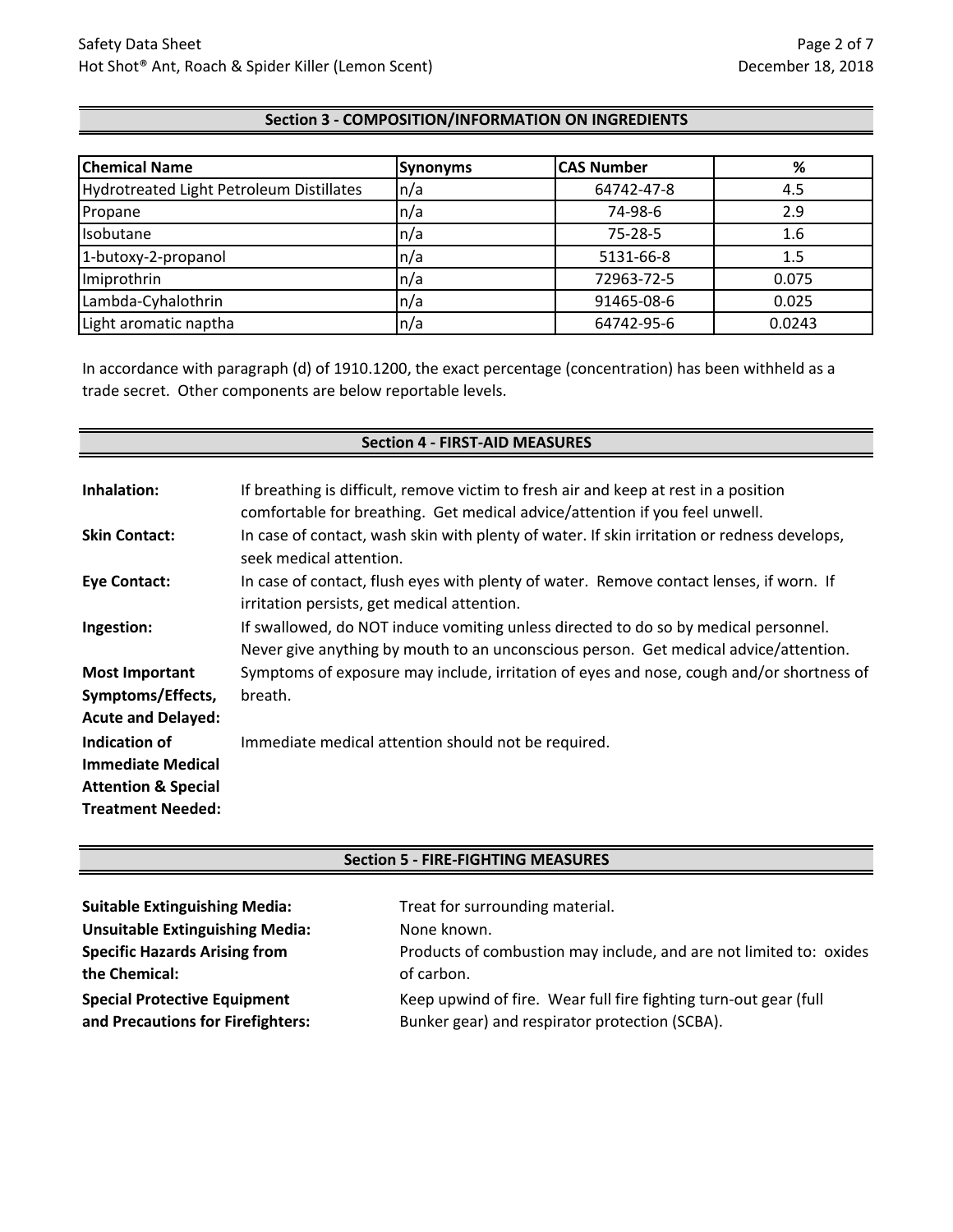## **Section 6 - ACCIDENTAL RELEASE MEASURES**

| <b>Personal Precautions, Protective</b> | Use personal protection recommended in Section 8. Isolate the                                                                  |
|-----------------------------------------|--------------------------------------------------------------------------------------------------------------------------------|
| <b>Equipment and Emergency</b>          | hazard area and deny entry to unnecessary and unprotected                                                                      |
| <b>Procedures:</b>                      | personnel.                                                                                                                     |
| <b>Methods and Materials for</b>        | Contain and/or absorb spill with inert material. Then place in a                                                               |
| <b>Containment and Cleaning Up:</b>     | suitable container. Do not flush to sewer or allow to enter<br>waterways. Use appropriate personal protective equipment (PPE). |
|                                         | Scoop up material and place in a disposable container.                                                                         |
| <b>Environmental Precautions:</b>       | Report spills as required by local and national regulations. Prevent<br>entry into storm sewers and waterways.                 |

## **Section 7 - HANDLING AND STORAGE**

| <b>Precautions for Safe Handling:</b> | Avoid breathing mist. Avoid contact with skin and eyes. Do not<br>swallow. Handle and open container with care. When using do not<br>eat, drink or smoke. |
|---------------------------------------|-----------------------------------------------------------------------------------------------------------------------------------------------------------|
| <b>Conditions for Safe Storage,</b>   | Keep out of reach of children. Keep container tightly closed. (See                                                                                        |
| Including any Incompatibilities:      | section 10).                                                                                                                                              |

## **Section 8 - EXPOSURE CONTROLS / PERSONAL PROTECTION**

#### **Control Parameters:**

|                                                           | <b>Exposure Limits</b> |                   |                  |                                                                                      |                                     |                                     |
|-----------------------------------------------------------|------------------------|-------------------|------------------|--------------------------------------------------------------------------------------|-------------------------------------|-------------------------------------|
| <b>Chemical Name</b>                                      | <b>OSHA PEL</b>        |                   | <b>ACGIH TLV</b> |                                                                                      | <b>Supplier OEL</b>                 |                                     |
|                                                           | ppm                    | mg/m <sup>3</sup> | ppm              | mg/m <sup>3</sup>                                                                    | ppm                                 | mg/m <sup>3</sup>                   |
| <b>Hydrotreated Light</b><br><b>Petroleum Distillates</b> |                        | TWA <sub>5</sub>  |                  | TWA <sub>5</sub><br>STEL 10<br>TWA 200 (as<br>total hydro-<br>carbon<br>vapor), 8hrs | <b>TWA 100</b>                      | <b>TWA 525</b>                      |
| Propane                                                   | <b>TWA 1000</b>        | <b>TWA 1800</b>   | <b>TWA 1000</b>  |                                                                                      | <b>NIOSH REL</b><br><b>TWA 1000</b> | <b>NIOSH REL</b><br><b>TWA 1800</b> |
| Isobutane                                                 |                        |                   | <b>STEL 1000</b> |                                                                                      | NIOSH REL<br><b>TWA 800</b>         | <b>NIOSH REL</b><br><b>TWA 1900</b> |
| 1-butoxy-2-propanol                                       |                        |                   |                  |                                                                                      | <b>TWA 50</b>                       |                                     |
| Imiprothrin                                               |                        |                   |                  |                                                                                      |                                     |                                     |
| Lambda-Cyhalothrin                                        |                        |                   |                  |                                                                                      |                                     |                                     |
| Light aromatic naptha                                     | <b>TWA 500</b>         | <b>TWA 2000</b>   |                  | 200 (as total<br>hydro-<br>carbon<br>vapor)                                          |                                     |                                     |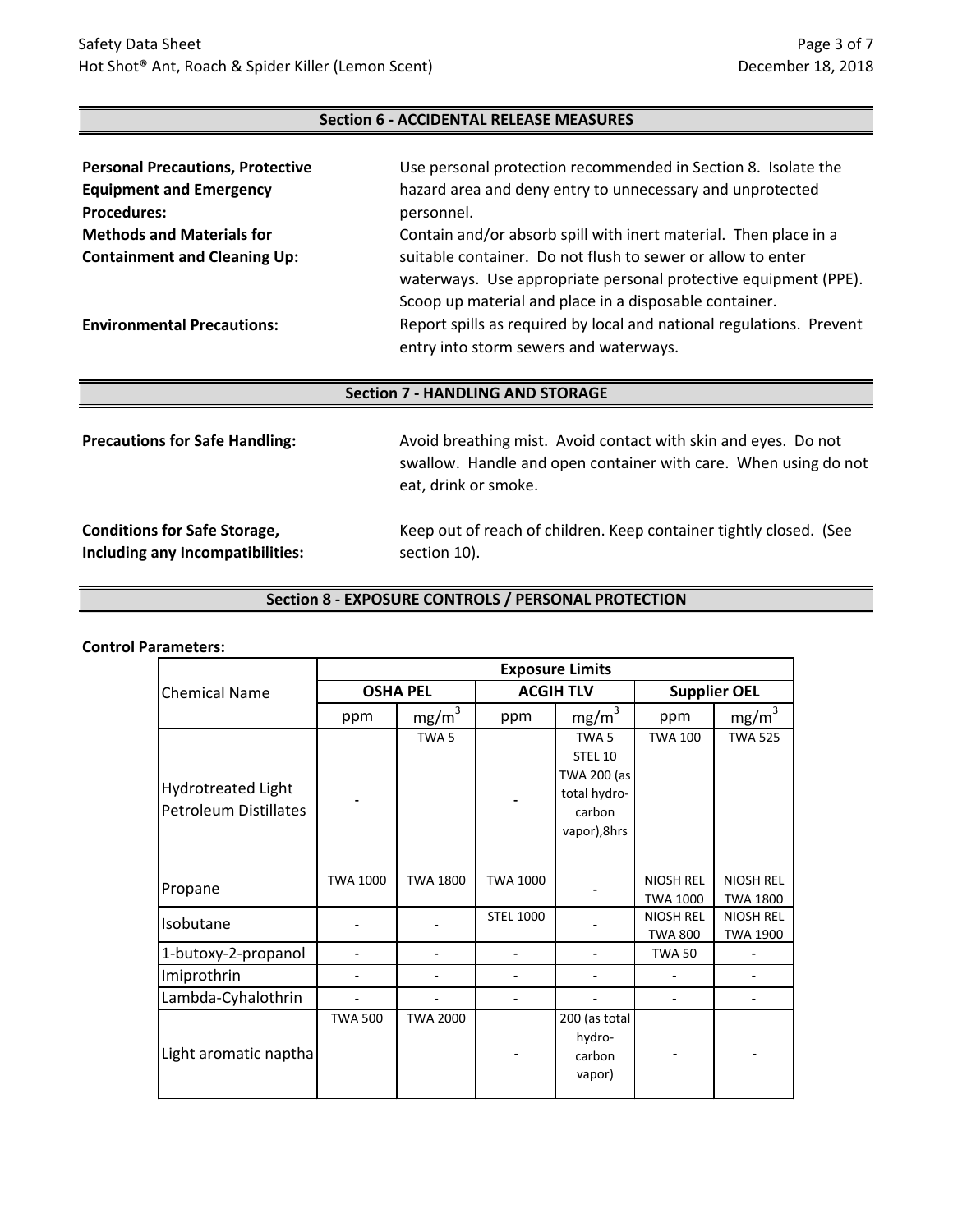# **Appropriate Engineering Controls:**

Wear appropriate respirator or use adequate ventilation where situations arise that the exposure limits are exceeded.

#### **Individual Protective Measures, Such as Personal Protective Equipment:**

| Eye/face protection:      | None required for normal use.                                                                      |
|---------------------------|----------------------------------------------------------------------------------------------------|
| Skin and body protection: | None required under normal use conditions.                                                         |
| Respiratory protection:   | None required under normal use conditions.                                                         |
|                           | General hygiene considerations: Do not eat, drink or smoke where material is handled, processed or |
|                           | stored. Wash hands after handling.                                                                 |

#### **Section 9 - PHYSICAL AND CHEMICAL PROPERTIES**

| Clear to slightly hazy yellow liquid |
|--------------------------------------|
| Solvent and pyrethroid               |
| No data available                    |
| 6.52                                 |
| No data available                    |
| No data available                    |
| No data available                    |
| No data available                    |
| No data available                    |
|                                      |
| No data available                    |
| No data available                    |
| No data available                    |
| 0.9386                               |
| No data available                    |
|                                      |
| No data available                    |
| No data available                    |
| No data available                    |
| No data available                    |
|                                      |

### **Section 10 - STABILITY AND REACTIVITY**

| <b>Reactivity:</b><br><b>Chemical stability:</b><br><b>Possibility of hazardous</b><br>reactions: | No dangerous reaction known under conditions of normal use.<br>Stable under normal storage conditions.<br>No dangerous reaction known under conditions of normal use. |
|---------------------------------------------------------------------------------------------------|-----------------------------------------------------------------------------------------------------------------------------------------------------------------------|
| <b>Conditions to avoid:</b>                                                                       | Heat. Incompatible materials.                                                                                                                                         |
| Incompatible materials:                                                                           | None known.                                                                                                                                                           |
| <b>Hazardous decomposition</b><br>products:                                                       | May include, and are not limited to oxides of carbon.                                                                                                                 |

### **Section 11 - TOXICOLOGICAL INFORMATION**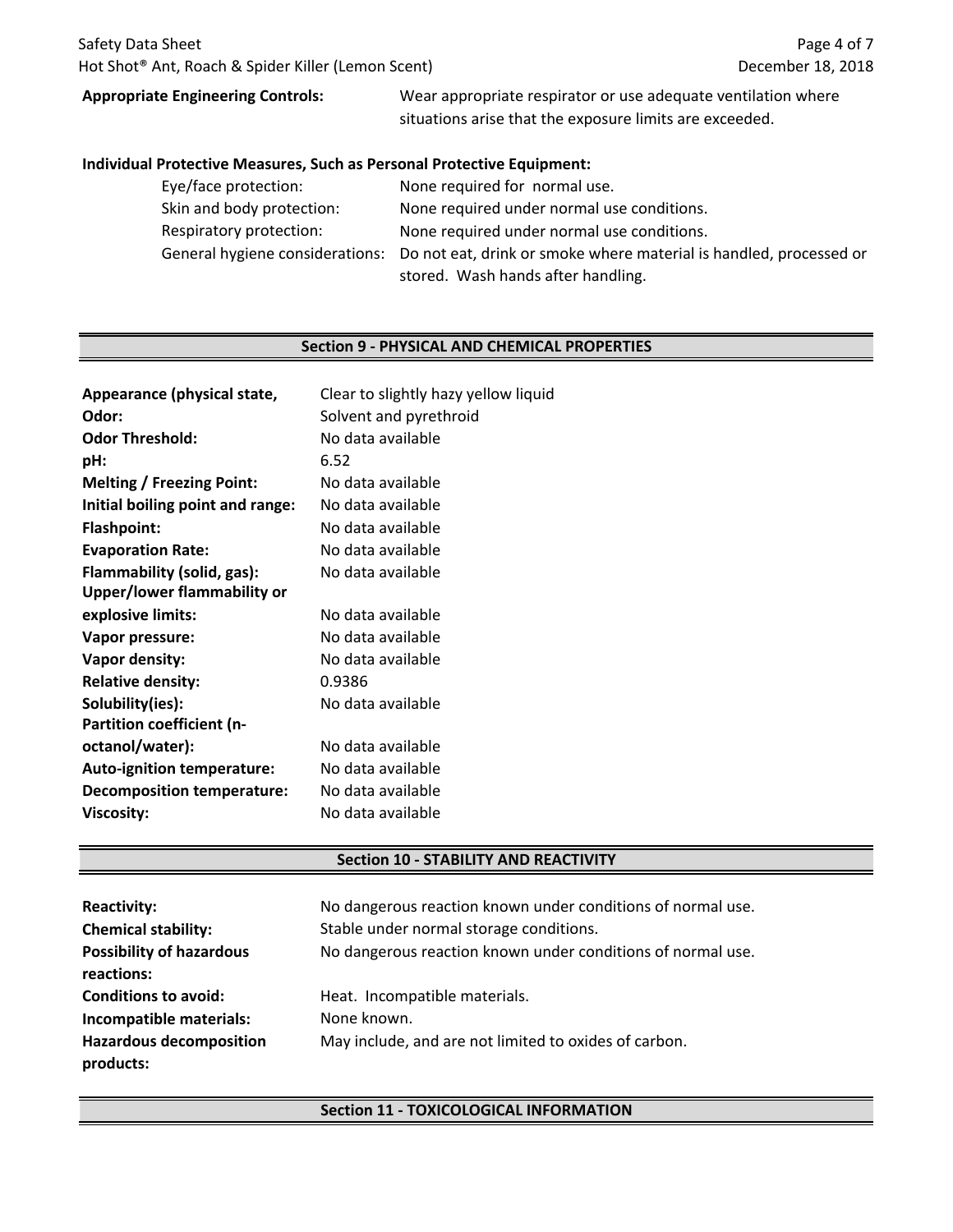# **Information on the likely routes** Inhalation, Ingestion and/or skin or eye contact **of exposure:**

#### **Symptoms related to the physical, chemical and toxicological characteristics:**

| Inhalation:   | May cause respiratory tract irritation.                                                                                                           |
|---------------|---------------------------------------------------------------------------------------------------------------------------------------------------|
| Ingestion:    | May be harmful if swallowed. May cause stomach distress, nausea                                                                                   |
|               | or vomiting.                                                                                                                                      |
| Skin contact: | May cause skin irritation. Symptoms may include redness, drying,                                                                                  |
|               | defatting and cracking of the skin.                                                                                                               |
| Eye contact:  | May cause eye irritation. Symptoms may include discomfort or<br>pain, excess blinking and tear production, with possible redness<br>and swelling. |

| <b>Acute Toxicity Values:</b> | <b>Calculated overall Chemical Acute Toxicity Values (ATE)</b> |               |                   |
|-------------------------------|----------------------------------------------------------------|---------------|-------------------|
|                               | LD50 (Oral)                                                    | LD50 (Dermal) | LC50 (inhalation) |
|                               | $>5000$ mg/kg                                                  | $>5000$ mg/kg | $>5$ mg/l         |
|                               |                                                                |               |                   |

**Sensitization:** Based on available data, the classification criteria are not met. **Eye Contact:** Based on available data, the classification criteria are not met. **Skin Contact:** Based on available data, the classification criteria are not met.

| <b>Chronic Effects-</b> | Ingredient                                                        | <b>Chemical Listed as a Carcinogen</b>                            |
|-------------------------|-------------------------------------------------------------------|-------------------------------------------------------------------|
|                         | There are no intentionally added ingredients greater than 0.1% in |                                                                   |
|                         |                                                                   | this product that are listed as potential carcinogens on the NTP, |
| Carcinogenicity:        |                                                                   | <b>IARC or OSHA lists</b>                                         |
|                         |                                                                   |                                                                   |

**Reproductive Toxicity: Germ Cell Mutagenicity: STOT-single exposure: STOT-repeated exposure: Aspiration hazard:**

Based on available data, the classification criteria are not met. Based on available data, the classification criteria are not met. Based on available data, the classification criteria are not met. Based on available data, the classification criteria are not met. Based on available data, the classification criteria are not met.

**Comment:** All information was generated using the GHS classification criteria for mixtures and cited EPA toxicity data.

#### **Section 12 - ECOLOGICAL INFORMATION**

| Ecotoxicity:                      | This pesticide is toxic to fish. Do not apply directly to water. |
|-----------------------------------|------------------------------------------------------------------|
| Persistence and degradability:    | No data available                                                |
| <b>Bioaccumulative potential:</b> | No data available                                                |
| <b>Mobility in soil:</b>          | No data available                                                |
| <b>Other adverse effects:</b>     | No data available                                                |

## **Section 13 - DISPOSAL CONSIDERATIONS**

Dispose of in accordance with all local, state,/provincial and federal regulations. For more information see product label.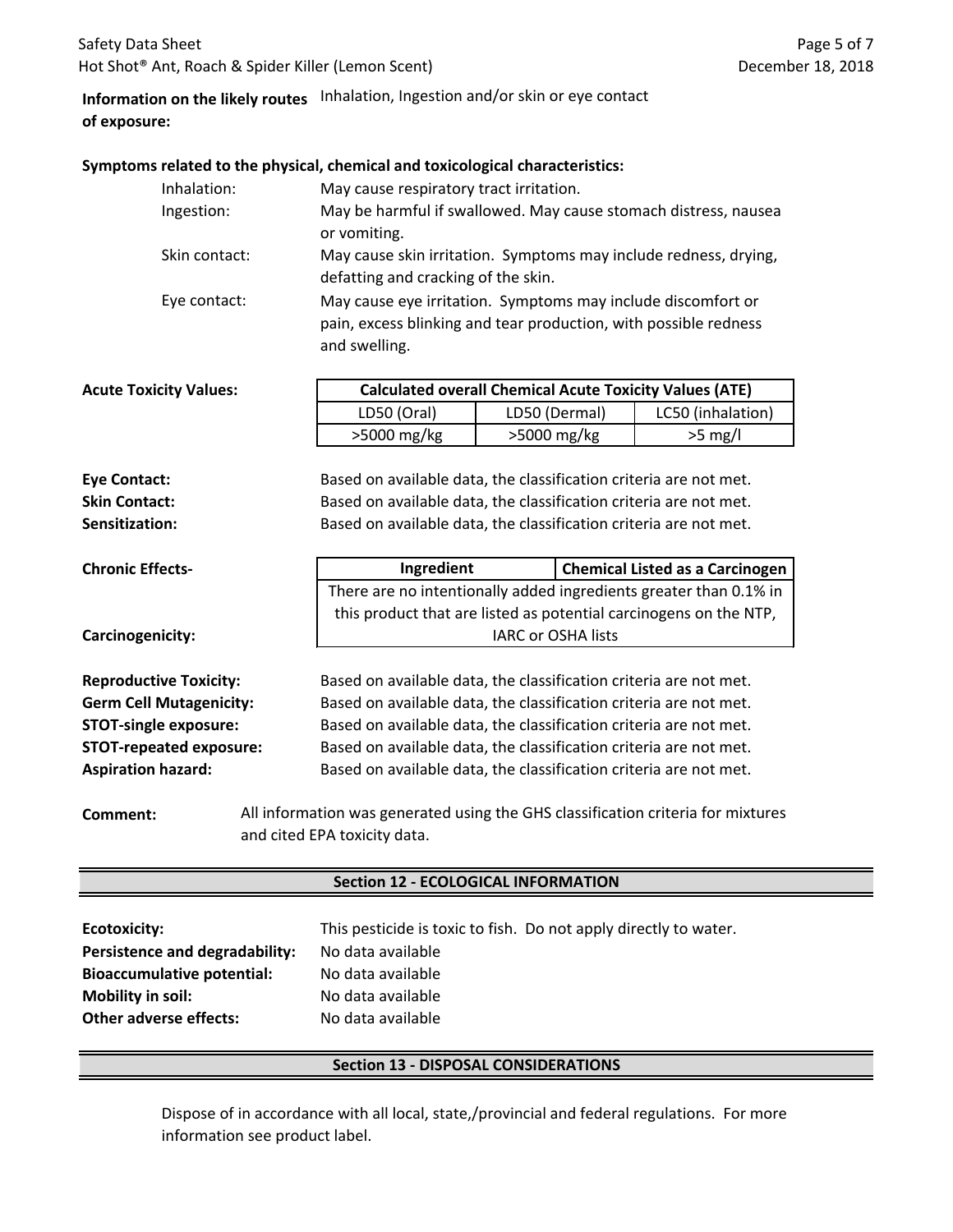## **Section 14 - TRANSPORTATION INFORMATION**

| DOT:  | UN-1950, Aerosols, Flammable, 2.1, Limited Quantity |
|-------|-----------------------------------------------------|
| IATA: | UN-1950, Aerosols, Flammable, 2.1                   |
| IMDG: | UN-1950, Aerosols, Flammable, 2.1, Limited Quantity |

# **Section 15 - REGULATORY INFORMATION**

| <b>FIFRA Labeling:</b>     |                                                                  | This chemical is a pesticide product registered by the Environmental Protection<br>Agency and is subject to certain labeling requirements under federal pesticide<br>law. These requirements differ from the classification criteria and hazard<br>information required for safety data sheets, and for workplace non-pesticide<br>chemicals. Following is the hazard information as required on the pesticide<br>label: |
|----------------------------|------------------------------------------------------------------|--------------------------------------------------------------------------------------------------------------------------------------------------------------------------------------------------------------------------------------------------------------------------------------------------------------------------------------------------------------------------------------------------------------------------|
|                            | <b>Signal Word:</b>                                              | <b>CAUTION</b>                                                                                                                                                                                                                                                                                                                                                                                                           |
|                            | Precautionary                                                    | <b>Environmental Hazards</b>                                                                                                                                                                                                                                                                                                                                                                                             |
| <b>Statements:</b>         | This pesticide is toxic to fish. Do not apply directly to water. |                                                                                                                                                                                                                                                                                                                                                                                                                          |
|                            |                                                                  | <b>Physical or Chemical Hazards</b>                                                                                                                                                                                                                                                                                                                                                                                      |
|                            |                                                                  | Contents under pressure. Do not use or store near heat or open flame. Do not                                                                                                                                                                                                                                                                                                                                             |
|                            |                                                                  | puncture or incinerate container. Exposure to temperatures above 130°F may                                                                                                                                                                                                                                                                                                                                               |
|                            | cause bursting.                                                  |                                                                                                                                                                                                                                                                                                                                                                                                                          |
|                            |                                                                  | <b>Storage and Disposal</b>                                                                                                                                                                                                                                                                                                                                                                                              |
|                            |                                                                  | Pesticide Storage: Store in cool, dry area inaccessible to children and away                                                                                                                                                                                                                                                                                                                                             |
|                            |                                                                  | from heat or open flame. Do Not Puncture or Incinerate!                                                                                                                                                                                                                                                                                                                                                                  |
|                            |                                                                  | Pesticide Disposal and Container Handling: Nonrefillable container. Do not                                                                                                                                                                                                                                                                                                                                               |
|                            |                                                                  | reuse or refill this container. If empty: Place in trash or offer for recycling, if                                                                                                                                                                                                                                                                                                                                      |
|                            |                                                                  | available. If partly filled: Call your local solid waste agency for disposal<br>instructions.                                                                                                                                                                                                                                                                                                                            |
| <b>EPA TSCA Inventory:</b> |                                                                  | All of the components of this product are either on the Toxic                                                                                                                                                                                                                                                                                                                                                            |
|                            |                                                                  | Substances Control Act (TSCA) Inventory List or exempt.                                                                                                                                                                                                                                                                                                                                                                  |
|                            | <b>SARA Hazard Category</b>                                      | See OSHA hazards listed in section 2.                                                                                                                                                                                                                                                                                                                                                                                    |
| <b>SARA 313:</b>           |                                                                  | Section 313 of title III of the Superfund Amendments and<br>Reauthorization Act of 1986 (SARA). This product does not contain<br>any chemicals which are subject to the reporting requirements of<br>the Act and Title 40 of the Code of Federal Regulations, Part 372.                                                                                                                                                  |